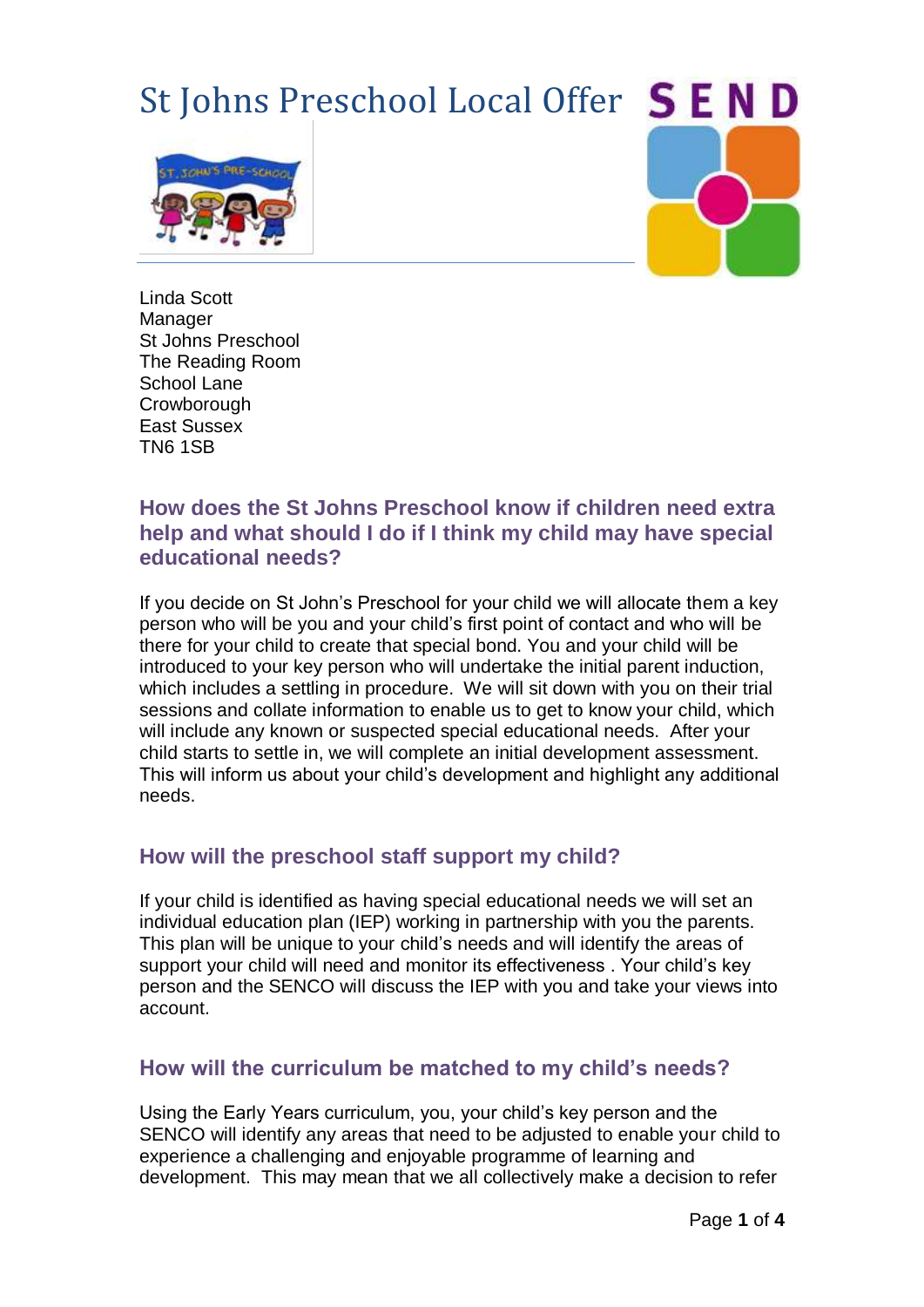your child to an Independent specialist who deals specifically with your child's needs.

# **How will both you and I know how my child is doing and how will you help me to support my child's learning?**

Your child's IEP will be assessed every Half Term by their Keyworker, The Manager/Duty Manager, the SENCO and you as parents/carers to agree to your child's next steps, Parents will be informed of progress after this assessment. We will also make sure that parents can speak to their key worker at any time to discuss progress and needs. We use an on-line recording system called Tapestry and this is a two way communication between the Preschool and Parents/carers, it is a great way of taking part in your child's development which includes photographs of your child's time at preschool too. We can also offer suggestions as to what you can be doing with your child at home which will compliment their experience at school.

## **What support will there be for my child's overall well being?**

Our key worker system helps your child to settle quicker, it is very hard to leave your child and entrust the care to others when they are so small, but we find they quickly form a bond with their keyworker and feel safe and secure knowing that special person they can go to for their needs to be met. There may be times when the keyworker is not in session, so we have a buddy keyworker allocated for each child.

If your child needs one to one care we would apply for funding. Our staff are committed to on going training for specific needs, we can also seek specialist advice on specific needs if we do not have the experience in house. All our staff undertake Safeguarding training.

## **What specialist services and expertise are available at or accessed by the Preschool and What training are the staff supporting children and young people with SEND had or are having?**

All our staff are parents and come with a wealth of personal experience. We have access to an outside Speech Therapist who is the Chairman of our Preschool at the moment. Training is always available in specific areas of need to further develop the skills staff already have.

We can also call on many agencies such as Early Years Teaching and Support Services, East Sussex County Council Web site for SEND. We are currently changing our SENCO, who will be taking the most recent up to date training in November 2015, this is due to promotion within the setting.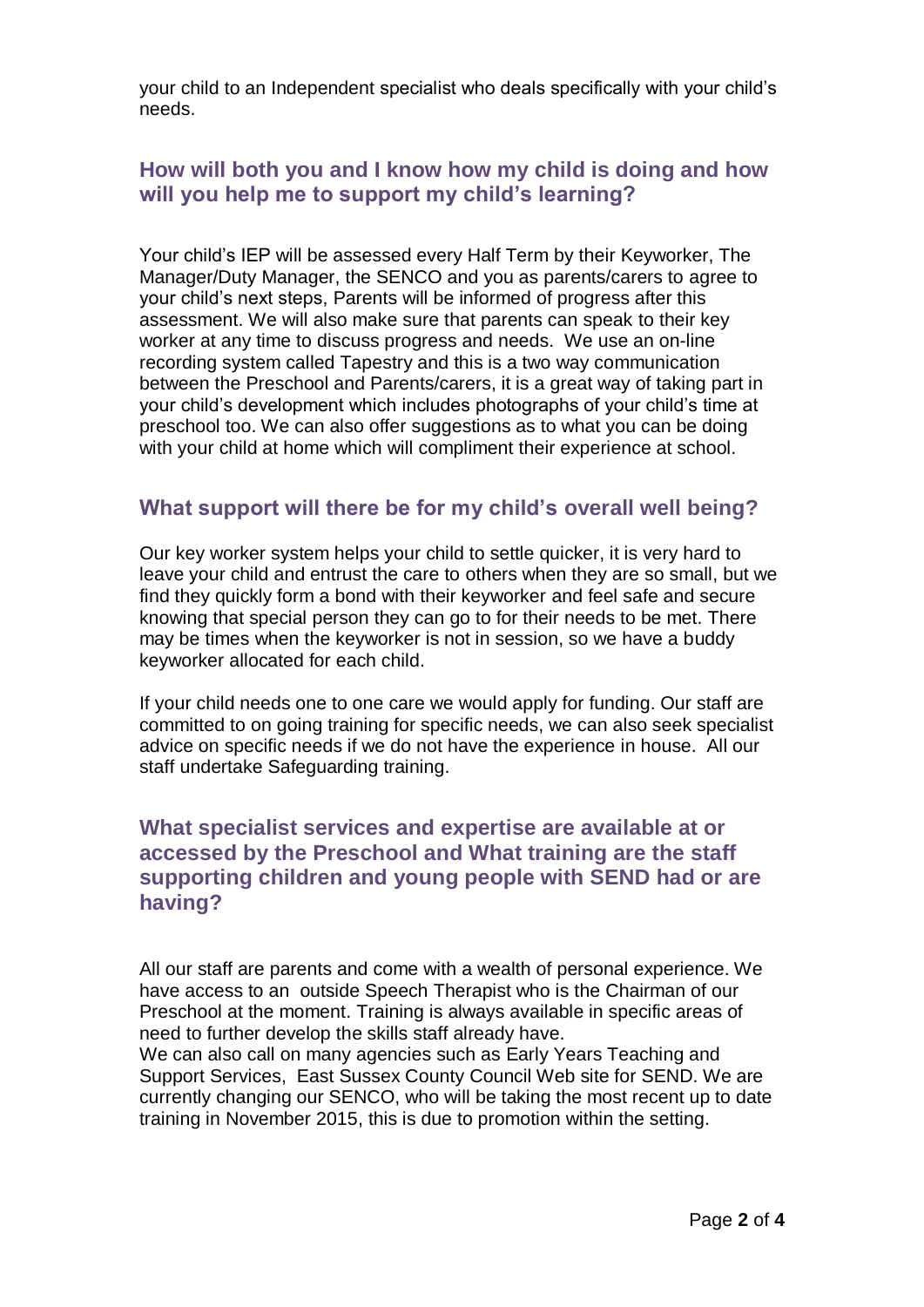## **How will my child be included in activities outside the setting including any trips?**

All activities outside of Preschool are planned with all abilities taken into account. Trips and external activities have a full risk assessment and arrangements put in place to ensure all children can be included. This includes extra staff and parental involvement as volunteers

#### **How accessible is the setting**

Unfortunately we do not have the facility for wheelchair access and do not have plans to change this in the foreseeable future. However we can accommodate for less physically disabled children.

## **How will the setting prepare and support my child to join the setting , transfer to a new setting or the next stage of education and life?**

When you have decided that St Johns Preschool is right for your child we will invite you to come and visit us and see the school in session. Your child can play and interact during this time. The keyworker, Manager or Deputy Manager will be able to talk to you about your child's needs and answer any questions you may have regarding starting at the preschool. When your child is ready to move on to Primary school we will have lots of consultations with you from deciding which schools to choose, and through transition to your elected school. We have visits to the new school with your children, and the teachers from Primary school come to visit to get to know your child. In the last term we play lots of games, and read books relating to change, and transition and new experiences to help answer any questions the children may have. We put the children at ease by talking about their experiences and what to expect. We practise changing into PE kits, uniforms and encourage helping each other at this time.

## **How are the setting's resources allocated and matched to children's special educational needs?**

If your child needs one to one support we will need to apply to the Local Authority for funding, if we are successful the funding will be used to meet the additional staffing costs. As parents you will be involved in the process, with a view of how best to support your child.

## **How is the decision made about what type and how much support my child will receive?**

Following assessments and our observations and your input we will together decide what type of support is appropriate to meet your child's needs. We will then write an IEP taking into account any points made by outside agencies and specialists. We will review this IEP every half term to ascertain if changes